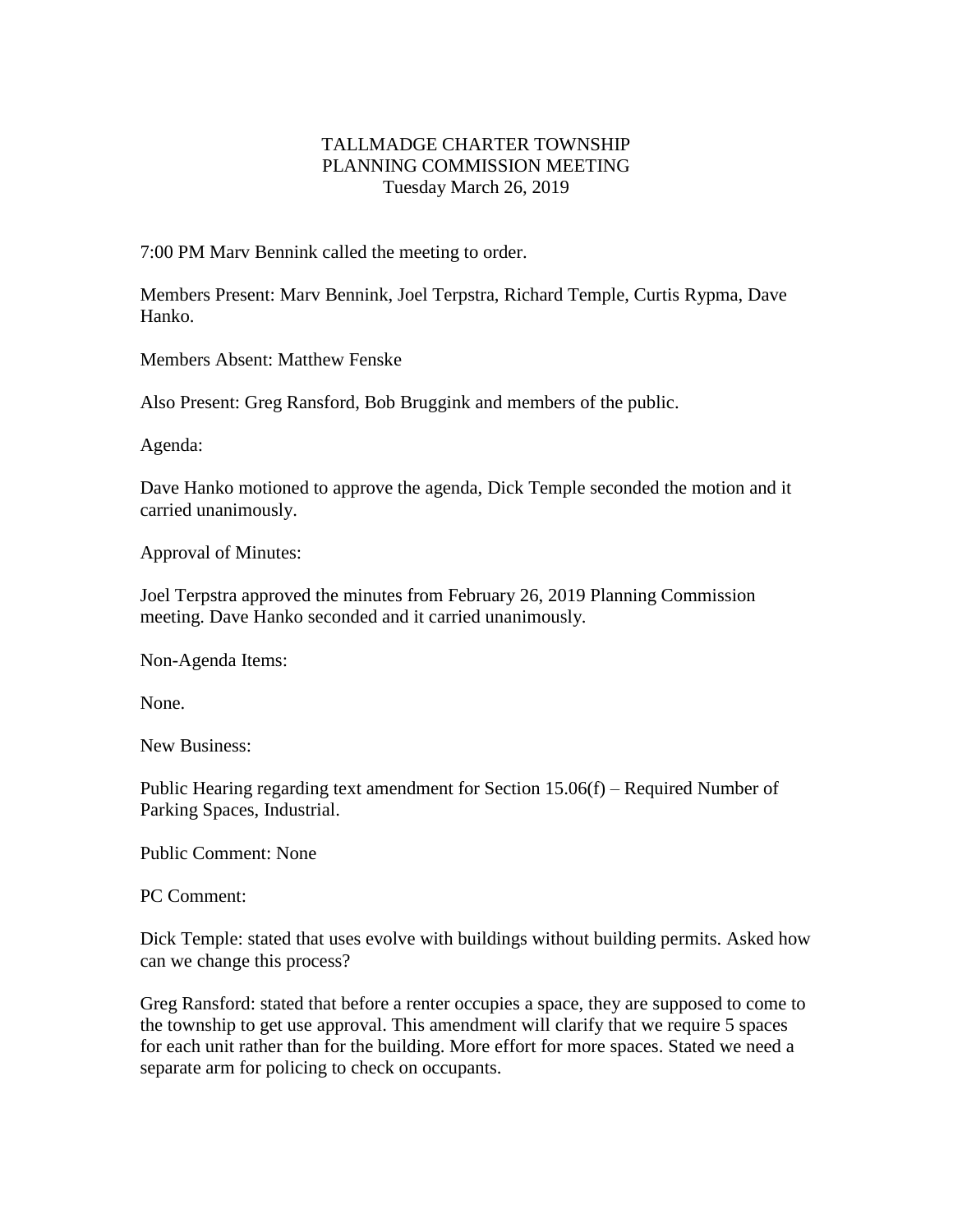Joel Terpsta: asked what if owner comes in with huge square foot building but later splits?

Greg Ransford: stated hopefully they come for building permit and we can catch it then.

Curt Rypma made comment to have (f)1 parking for construction workers in (f2) as well.

Curt Rypma made a motion to recommend adoption of the text amendment, to the Board, with construction parking for (f)1 and (f)2. Mary Bennink seconded the motion and it carried unanimously.

Next Item:

Section 3.37 – Prohibition of Recreational Marihuana Establishments

Marv Bennink opened the floor for public comment.

Greg Ransford: stated this does not affect medical marijuana. The proposal allows for an opt out for municipalities rather than permitting commercial enterprises.

Joel Terpsta provided a motion to recommend adoption of section 3.37 – Prohibition of Recreational Marihuana Establishments. Curt Rypma seconded and it carried unanimously.

Next Item:

Private Road Application - Pure Vida Ventures 70-10-06-100-020 Stroven Court

Bob Bruggink: stated he is asking permission to build private road on current AG land North of Lamont. Will service 9 lots, lots will be 3 acres up to 8.5 acres. The Assessor said the splits meet his requirements and will finish after the Planning Commission meeting.

Joel Terpstra: Asked if the last time Bob came was for zoning change?

Bob Brugging: stated yes, to rezone to rural preserve.

Joel Terpstra: asked if Lot 1 is the existing farm house? Will that meet new standards?

Greg Ransford: stated if the property is reduced in size, and the buildings exceed maximum size, some buildings have to be removed.

Bob Bruggink: stated his intent is to sell all the lots and have an association be put into place to maintain the road. The lots in the back could be split eventually if they wanted. Ottawa County has approved drive approach. Gutter on slope part of road will be to drain water.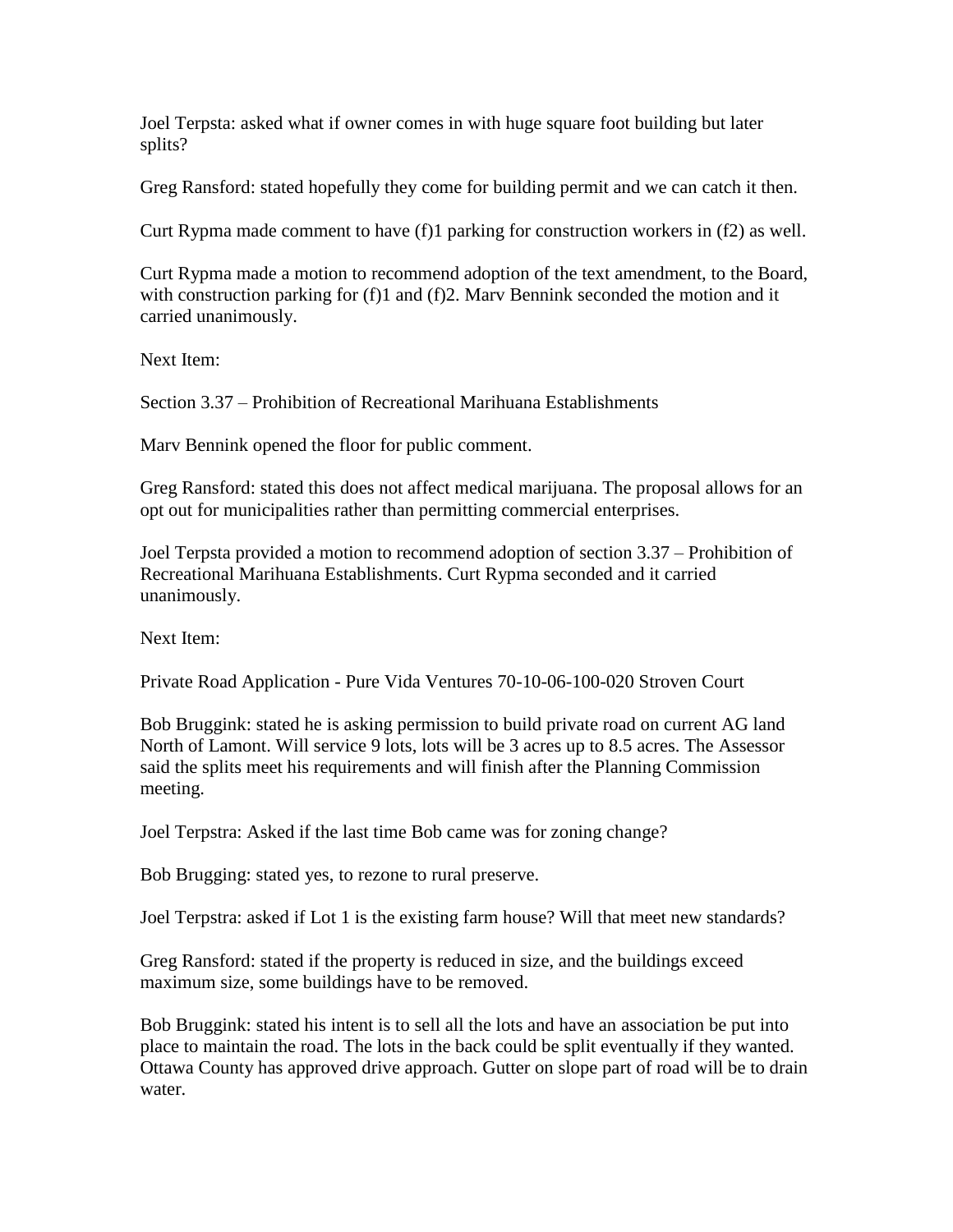Dave Hanko: stated most water from road will not end up in detention pond. Water will increase to deer creek. Majority of water off road is not directed to the pond.

Bob Bruggink: stated Al Pennington did review the site plan.

Dave Hanko: asked about Bruggink reviewing his own plans?

Bob Bruggink: stated he does not work for Moore & Bruggink anymore, he's a paying customer.

Greg Ransford: stated Al Pennington did make Bob put in drainage. Al will make sure this site is done properly.

Curt Rypma: asked who this was this drawn by?

Bob Bruggink: stated he paid Moore & Bruggink to draw the plans. He is a customer of them.

Curt Rypma: stated he is comfortable with passing this because Bob is a paying customer of Moore and Burggink but in the future we shouldn't do this.

Greg Ransford: stated he will talk with Toby about in the future not having conflicts of interest with applicant and engineer.

Curt Rypma provided a motion to approve the site plan as presented, which includes: 1) Sheet title Preliminary Layout for Pura Vida prepared by Moore & Bruggink Consulting Engineers dated November 1, 2018 with plan revisions date of 2-12-19, Sheet 1 of 1; 2) Sheet title Improvements in Stroven Court prepared by Moore & Bruggink Consulting Engineers dates September 10, 2018 with plan revisions date of 01/23/2019, Sheet 1 of 2 and Sheet 2 of 2 and; 3) Amended and Restated 01-28-19 Private Road Easement (Including Stormwater Management) Agreement Rights and Responsibilities (6 pages) with the following conditions: 1) Issuance of the appropriate permit from the Ottawa County Road Commission is provided to connect to  $48<sup>th</sup>$  Ave.; 2) The proposed road name shall not be a duplicate within the township or Ottawa County and 3) Greg Ransford to consult with the township attorney expressing any legal complications with Moore & Bruggink drawing and reviewing plans, because Bob Bruggink was previously employed with Moore & Bruggink.

Bob Bruggink: stated he did all the engineering, Moore & Bruggink drew the plans. Al Pennington just reviewed them. Asked when can he start construction?

Greg Ransford: stated he would wait until he discussed with Ron. You can push ground as much as you want.